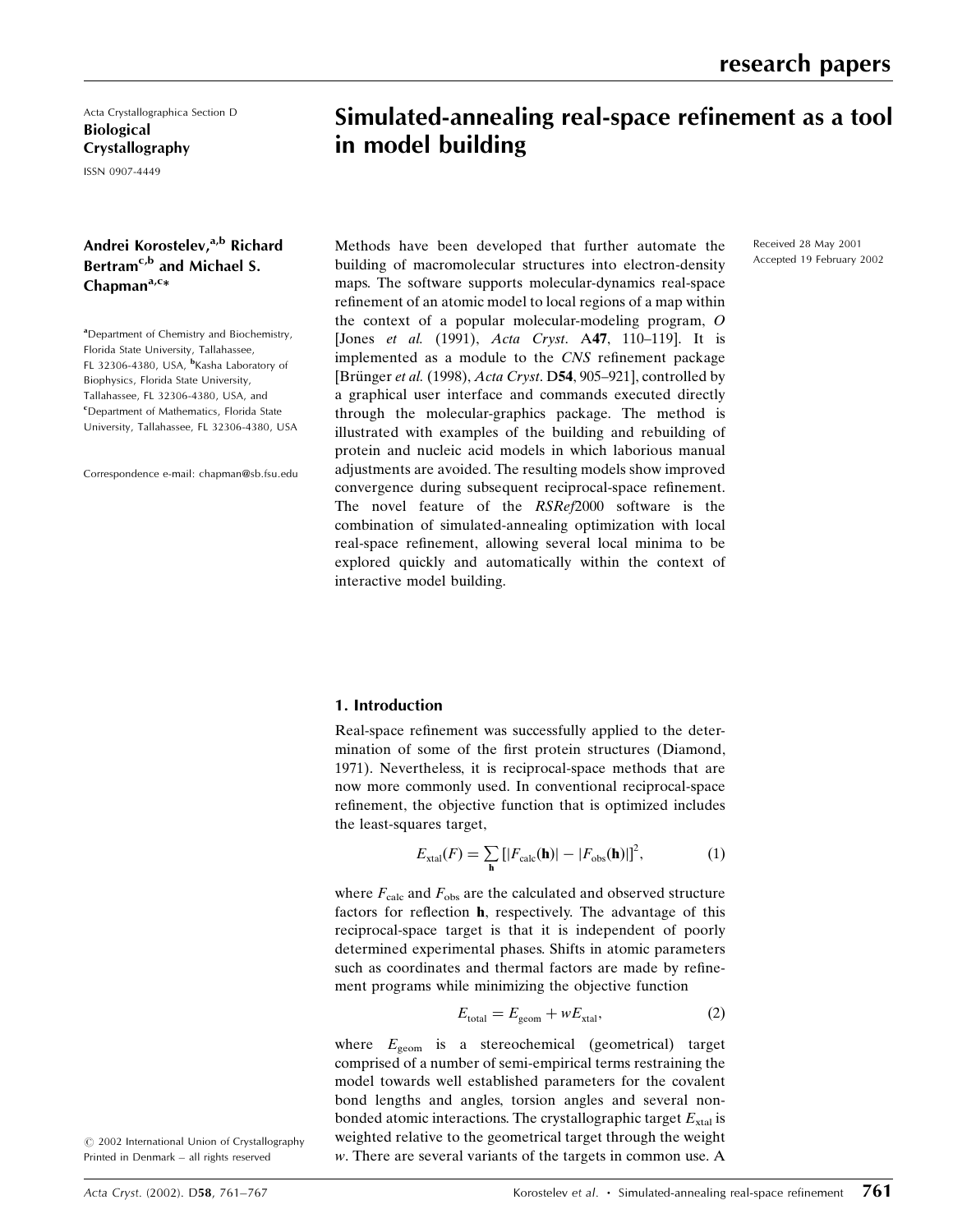maximum-likelihood target is now commonly substituted for (1) (Murshudov et al., 1997; Pannu & Read, 1996).  $E_{\text{geom}}$  may be specified as a collection of ad hoc harmonic restraints (Hendrickson, 1985) or as a semi-empirical force field (Brünger *et al.*, 1987).

In real-space refinement, the target function  $(1)$  is replaced by another defined as the squared difference of the observed and calculated electron-density values,

$$
E_{\text{xtal}}(\rho) = \int\limits_V \left[ |\rho_{\text{calc}}(\mathbf{x})| - |\rho_{\text{obs}}(\mathbf{x})| \right]^2 \mathrm{d}\mathbf{x}.
$$
 (3)

Here,  $\rho_{\rm obs}$  is the current electron-density map at position **x**, calculated as the sum of contributions from neighboring atoms. Most implementations have followed Diamond (1971) in using Gaussian functions to approximate the density for each atom. Chapman (1995) introduced an atomic density function that was the Fourier transform of the atomic scattering factor. This has the advantage of accounting rigorously for the effects of resolution limits on the observed electrondensity map. In contrast to reciprocal-space methods, in which phases may but need not be used, real-space methods have an implicit requirement for phases because they are needed for the synthesis of the  $\rho_{obs}$  electron-density map. The phases can be computed from the model or, preferably, derived from experimental data: isomorphous replacement, multiple wavelength anomalous dispersion (MAD), symmetry averaging etc. One of the potential benefits of real-space refinement is that implicit inclusion of phases could result in improved conditioning through an increased data-to-parameter ratio. At about  $3.0 \text{ Å}$  resolution the number of experimental diffraction amplitudes does not greatly exceed the number of refined parameters.

Real-space and reciprocal-space refinements become nearly equal if (i) appropriate weighting is used in  $(2)$ , (ii) the phases are calculated from the current atomic model and (iii) the integration volume  $V$  in (3) is the entire asymmetric unit. Although real-space and reciprocal-space refinements can be nearly equivalent, this work exploits the differences that exist under conditions that commonly apply during macromolecular structure determination. Particularly important is the advantage that the real-space refinement need not be a `global' optimization of the whole structure, but can be a 'local' refinement of a small part of a structure to the neighboring electron density.

In tests over several years, a substantial body of experience has led to the following guidelines on the use and practical limitations of real-space refinement.

(i) Final refinement is best performed in reciprocal space with the final  $R_{\text{free}}$  typically 0.01 lower than in the most favorable applications of real-space refinement. This is a consequence of the limitations of even the most accurate MAD phases (Chen et al., 1999).

(ii) Initial refinement is usually best started in real space, as judged by reduced overfitting, and progress before the first manual intervention is required. This is true even when compared with maximum-likelihood reciprocal-space methods (Chen et al., 1999). It is also true for all qualities of experimental phasing from MIR (Chapman & Blanc, 1997) to MAD (Chen et al., 1999). In most cases, there is a point at which it is advantageous to switch from real- to reciprocalspace methods, but the point at which real-space methods cease to help depends on the quality of the experimental phases. The reduced overfitting that results from starting in real space can be rationalized in terms of the local nature of real-space refinement. Unlike reciprocal-space refinement, one region cannot adjust to compensate for the inadequacies of a remote region to restore agreement with the diffraction data (Hodel et al., 1992).

(iii) Real-space refinement seems to do no harm. Experience indicates that a good strategy involves refining as much as possible in real space before switching to reciprocal space. Crystallographers have long embodied an approximation to this strategy by alternating a laborious 'manual' fitting of the model to electron density followed by automatic refinement in reciprocal space.

(iv) Real-space refinement of viruses. The very high noncrystallographic symmetry present in icosahedral viruses makes real-space refinement the method of choice for solving such structures, largely owing to the very high quality of phases resulting from high-order averaging applied to the observed map (Jones & Liljas, 1984 $a,b$ ). In addition, realspace refinement is much faster than reciprocal-space methods since it is carried out on a non-crystallographic asymmetric unit which often contains 60-fold fewer atoms than the crystallographic asymmetric unit used by reciprocal-space methods (Xie & Chapman, 1996).

The goals of this work were to substantially automate the `manual' part of the rebuilding process in the hope that the labor of structure determination would be significantly reduced and that improved input to reciprocal-space refinement would lead to improved final model quality.

There have been prior implementations of local real-space refinement within model-building programs. The RSR module of FRODO (Jones, 1978; Jones & Liljas, 1984a) moves small rigid fragments, searching for the best fit. Good stereochemistry must be restored subsequently. Oldfield has re-parameterized to a torsion-angle optimization that is particularly appropriate for broad searches of conformational space within procedures designed to automatically build atomic models (Oldfield, 2001). The routine MAID (Levitt, 2001) uses a real-space fitting routine with a procedure for building an initial model into an electron-density map. Our own methods (Blanc & Chapman, 1997) have focused on obtaining the very best fit of model to map. They were the first to use a model electron-density function that explicitly accounts for the resolution limits (Chapman, 1995). They also perform simultaneous refinement of the fit to the map and stereochemistry, thereby eliminating non-productive oscillating shifts that can occur when fit and stereochemistry are alternately refined.

We have arrived at our current point through several developmental steps. Our first implementation (Blanc  $\&$ Chapman, 1997) was as a module for TNT (Tronrud et al., 1987), whose gradient-descent optimizer limited the search to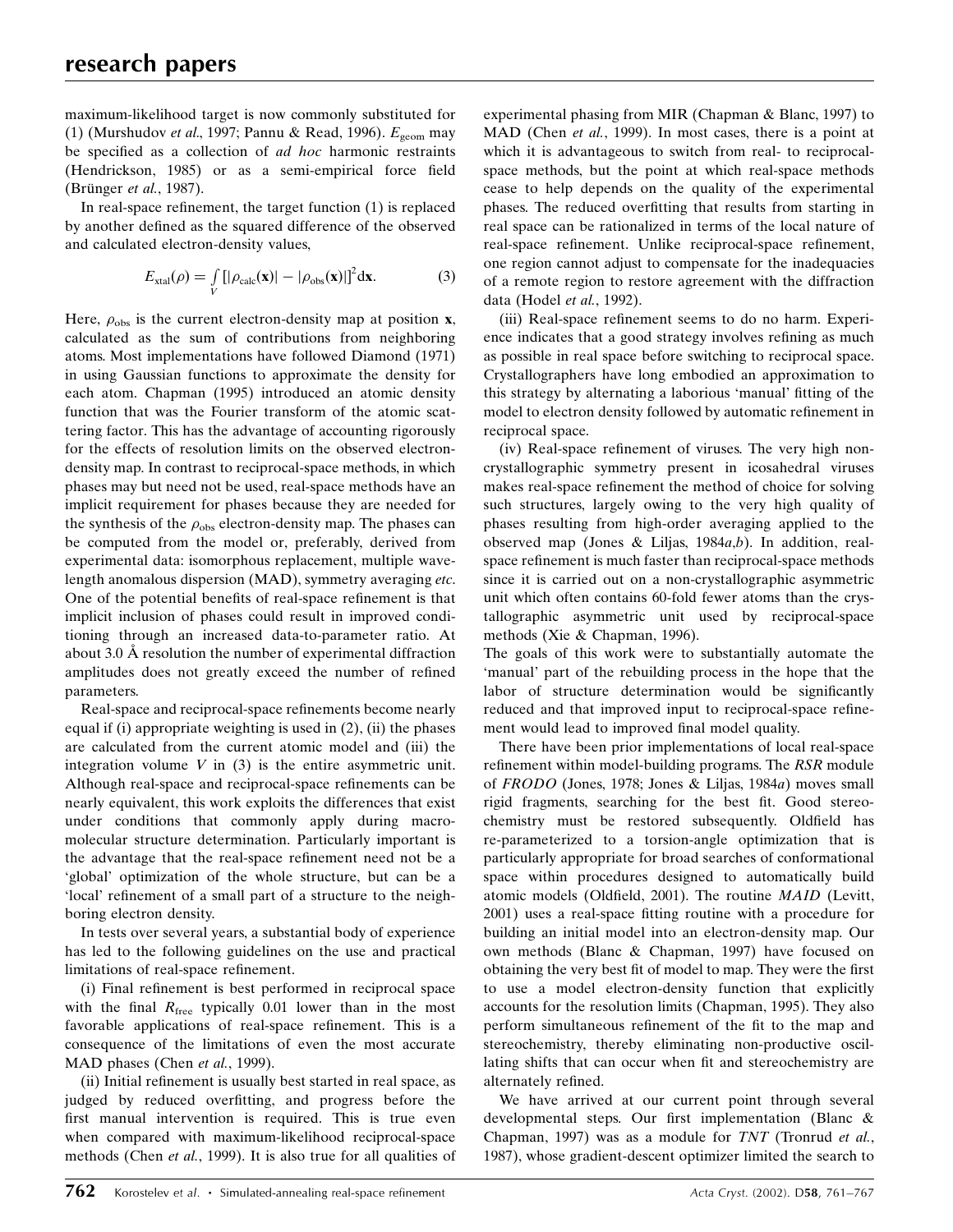a single local minimum. Our second implementation was as a module for  $X$ -PLOR (Brünger, 1992), demonstrating the power of an optimizer that can explore other local minima in real space (Chen et al., 1999), but in an implementation suitable only for 'global' refinement of an entire asymmetric unit. In this, a third implementation as a module for CNS (Brünger *et al.*, 1998), support is added for refinement of 'local' regions of a model, as are interfaces between refinement and the popular O molecular-graphics package (Jones et al., 1991). The result is our first system in which simulated annealing (Brünger et al., 1987) can be applied as an aid in model building.

# 2. Methods

## 2.1. Software design and implementation

The local real-space refinement software package  $RSRef2000$  is implemented as a module for  $CNS$  (Brünger et al., 1998). The reciprocal-space energy term (1) and its derivatives are replaced with a real-space term (3) and its derivatives adapted from Chapman (1995). Thus, the refinement is restrained by the real-space target as well as the stereochemical energies that are native to  $CNS$  (Brünger et al., 1998). The new module is implemented as a subprogram of CNS, requiring minor modifications to the parent CNS code that can be made with a patch script. With this CNS implementation, potential energy minimization can be performed with either conjugate-gradient (CG) or simulated-annealing (SA) methods, the latter either using Cartesian or torsionangle dynamics (Rice  $&$  Brünger, 1994).

Although the method can refine an entire molecule, the emphasis of the current work is on 'local' refinement. The region to be refined can be specified as a 'zone' of residues or as a spherical region. Optionally, a margin of surrounding amino acids can be defined that will contribute to the energy terms but will remain fixed. Neighbors generated by crystallographic or non-crystallographic symmetry can be generated automatically. Atoms outside the refining region and margin are excluded from calculations, greatly reducing the computation time.

A user-friendly graphical interface is used for quick and simple entry of control parameters. A refinement control program is written in Python (Lutz, 1996) with a GUI editor written using the Tk graphics library (Raines & Tranter, 1999). This prepares a script that runs the refinement. The GUI editor supports specification of (i) optimization method (CG or SA with either slow cooling or rapid-quenching), (ii) coordinate system (Cartesian or torsion angle), (iii) temperature settings for  $SA$ , (iv) regions to be refined, (v) size of margin, (vi) name of file with symmetry operators and (vii) weight w for the experimental X-ray term. A portion of the GUI menu is shown in Fig.  $1(a)$ .

The progress of refinement is assessed with statistics that are displayed every five or ten cycles or at every SA temperature change (Fig. 1b). These statistics include a realspace  $R$  factor and correlation coefficient (Zhou, Wang et al., 1998) that are modified for improved sensitivity compared with those used in  $O$  (Jones et al., 1991). Root-mean-square deviations for covalent geometry are also reported at the end of refinement.

An interface to the molecular-modeling program O (Jones et al., 1991) was also written using O macros and integrated with the Python control program. This provides an optional alternative means of program control. The refinement region can be selected by picking atoms that are displayed with threedimensional graphics. Options are offered for selecting several consecutive residues or a sphere centered at an atom. The example in Fig.  $1(c)$  reflects what a user sees on the O screen if a zone of residues is refined. The interface allows the user to quickly try alternative refinement parameters to obtain a better fit, such as annealing temperature.

Molecular dynamics can be computationally intensive. Molecular graphics are usually run on single-user stereographic workstations that may not warrant configuring with high-end computational capabilities. Acceptable turnaround for interactive use was achieved by supporting the optional running of the refinement on a remote computer. The control program automatically handles the file transfer and runs the necessary scripts on the remote computer using a secure shell.

## 2.2. Testing and test systems

Three representative structure determinations were used for testing. The structure of arginine kinase had previously been refined at 1.9  $\AA$  (Zhou, Somasundaram *et al.*, 1998) by alternating real-space and reciprocal-space refinements (Zhou et al., 1999) until the R and  $R_{\text{free}}$  were 0.196 and 0.224, respectively. The real-space refinement methods described here were applied to the extension of this model to  $1.2 \text{ Å}$ resolution that became possible with the collection of additional synchrotron data. The  $1.9 \text{ Å}$  model was refined into the initial map available for extension, synthesized from amplitudes to 1.2 A resolution and phases calculated from the 1.9  $\overline{A}$ refined model. Test reflections were not included in the calculation of the maps for both arginine kinase and the test RNA structure (below). Arginine kinase is a 42 kDa enzyme, crystallized as a transition-state analog complex in space group  $P2_12_12_1$ , with unit-cell parameters  $a = 65.4$ ,  $b = 70.9$ ,  $c = 80.4 \text{ Å}.$ 

The second test involved the initial structure determination of an 18-mer RNA duplex (Lima et al., 2002) crystallized as a bromine derivative in space group  $P6<sub>3</sub>22$ , with unit-cell parameters  $a = 45.3$ ,  $b = 45.3$ ,  $c = 95.1$  Å. Phases were determined by MAD to 1.6 A resolution. The initial model was a canonical A-helix of the appropriate sequence that was manually fitted as a rigid body to the electron density. This unrefined model had  $R$  and  $R_{\text{free}}$  of 0.53 and 0.56, respectively. Real-space refinement against the  $1.6 \text{ Å}$  MAD map was performed in parallel in both local and global modes, yielding similar results. It was the global mode that allowed calculation of the reciprocal-space statistics (R factors) described here. Realspace refinement was followed by phase-restrained maximumlikelihood (Murshudov et al., 1997; Pannu & Read, 1996)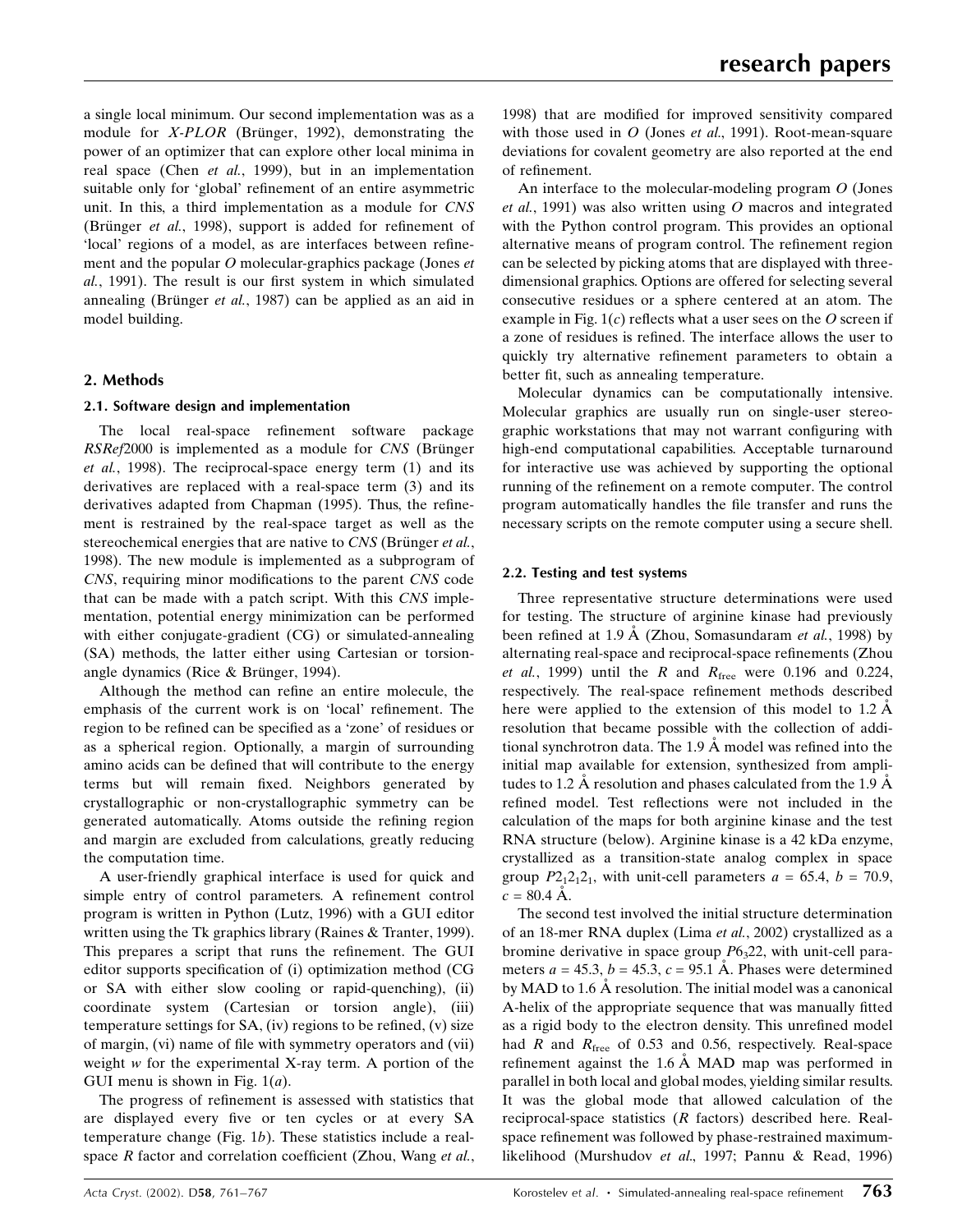reciprocal-space refinement. The combined real-space and reciprocal-space refinements were compared with exclusive use of reciprocal-space refinement (from the initial model) as a control.

To test a medium-resolution refinement, an example from the tutorial for  $O$  was used that will be familiar to many: the P2 myelin protein and its  $3.0 \text{ Å}$  MIR electron-density map (Jones et al., 1988). A seven-residue  $\alpha$ -helix was fitted as a rigid group into the map and best fitting database side-chain rotamers (Ponder & Richards, 1987) were found in O. This local zone was then real-space refined.

Assessments of speed were made using workstations that would be examples of lower-end and mid-to-upper-end workstations prevalent in crystallographic laboratories at the



time of publication. The lower-end machine is a 200 MHz Silicon Graphics (SG) workstation with 96 Mbyte memory. The upper-end machine is a dual-processor Digital (Compaq) Alpha server with  $2 \times 533 \text{ MHz}$  CPUs and 512 Mbyte memory. Various combinations of these were tested in which one machine acted as the local graphics workstation and either the same or the other computer hosted the refinement. Disks were not cross-mounted, so times for data transfer constitute a worst-case scenario with 100 Base T network communication.

# 3. Results and discussion

## 3.1. Improvement of models

3.1.1. Arginine kinase. Visual comparison of the arginine kinase 1.9 Å model and the 1.2 Å map showed several regions that could likely be improved involving both side-chain and main-chain atoms. Improvable side chains were grouped into two categories. The first had errors in the selection of rotamer; the second had smaller errors. Both CG and SA refinements corrected the small errors of group 2 when applied to the offending residues and their two nearest neighbors. The first group was more challenging, as exemplified in Fig.  $2(a)$ . These regions did not yield to  $CG$  refinement (Fig. 2a), regardless of the weight used for fitting. They all yielded to RSRef2000 SA refinement (Fig.  $2a$ ), albeit at a variety of annealing temperatures. Statistics of these refinements are reported in Table 1.

| @rsrefSetup.macro                                         |
|-----------------------------------------------------------|
| As1> Macro in computer file-system.                       |
| As1> Name of the molecule ? <b>COLI</b>                   |
| As2> Name of parameter file ? coli.prm                    |
| Heap> opening RSRef menu                                  |
| As4> Now ready for real space refinement                  |
| As4> Macro in computer file-system.                       |
| As4> Choose first residue of zone                         |
| $Heap$ $#$                                                |
| As4> Choose last residue of zone                          |
| Heap $#$                                                  |
| Sam> Coordinate file type assumed from file name is PDB   |
| 49193 atoms written out.<br>Sam>                          |
| As4> Now refining                                         |
| Sam> Database compressed.                                 |
| Sam> Molecule RSREF contained 9 residues and 69 atoms     |
| As4> Refinement completed, accept new coordinates Yes/No? |
|                                                           |
| (c)                                                       |
|                                                           |

## Figure 1

(a) A portion of the graphical user interface for entry of refinement parameters. Many of the parameters are passed directly from  $O$  and need not be entered through the GUI. (b) Statistics reported during real-space refinement. (c) Interactive control with the  $RSRe/2000-O$  interface. Information in bold is entered by a user. '#' signifies places where items on the molecular-graphics window are selected by mouse-picking.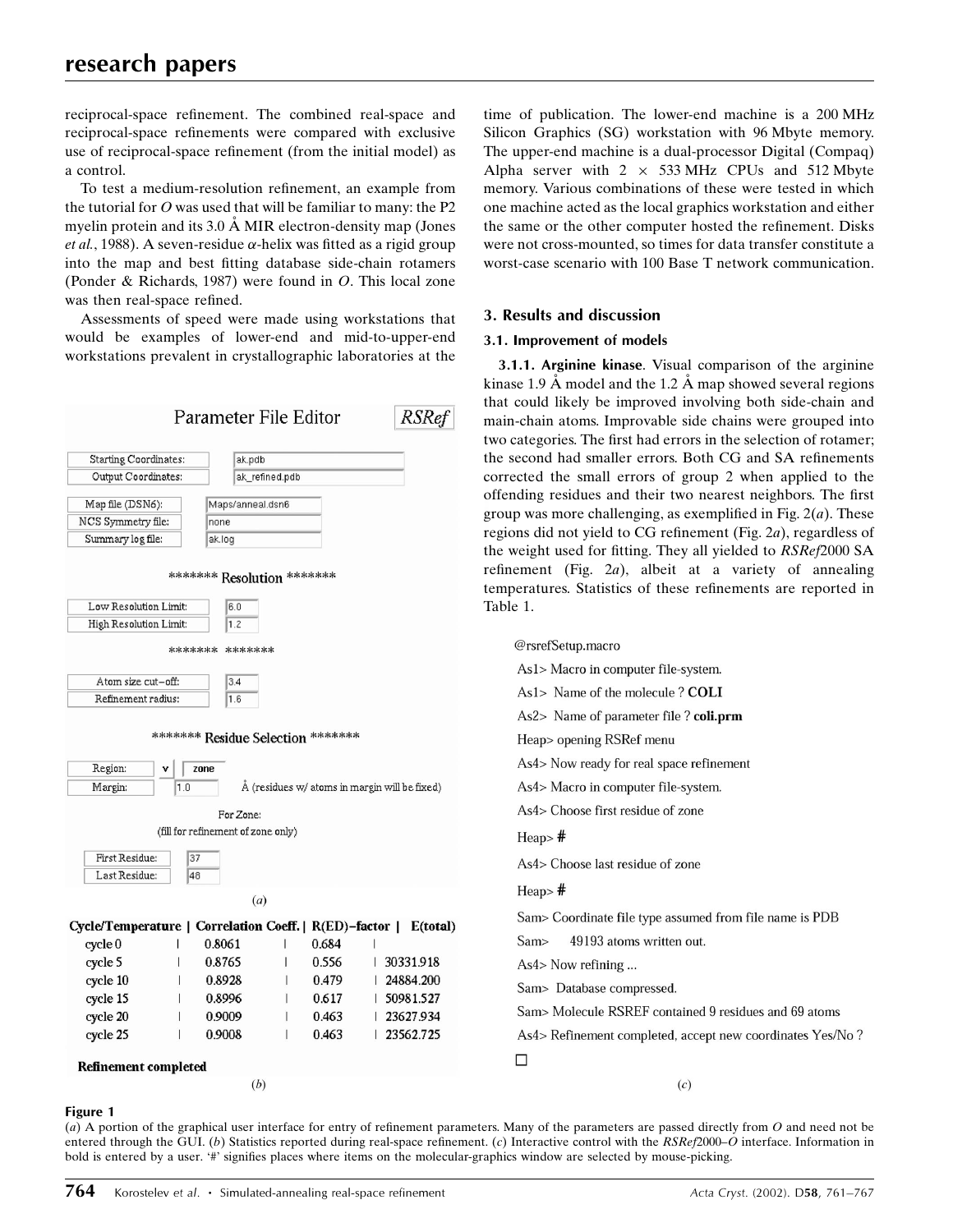Several residues refined well with an annealing temperature of 2000 K and a cooling rate of 500 K per cycle. At the other extreme, some residues required annealing at 35 000 K and a cooling rate of 10 000 K per cycle to shake the side chain out of a local energy minimum. Such strategies would be drastic in a global refinement because other regions of the model would be disrupted. It is an advantage of the local real-space approach that radical strategies can be used to escape from a



trapped configuration without disturbing the refinement of the rest of the structure. Integration with molecular graphics allows quick screening of possible refinement parameters to select the best strategy for each local region.

There were several regions in the  $1.9 \text{ Å}$  arginine kinase model that needed corrections for main-chain atoms. The required changes were modest. Both simulated-annealing and conjugate-gradient refinements were able to bring the backbone region into the density. Thus, in real-space refinement we see the same effect long seen in reciprocal space that small random errors are removed by either conjugate-gradient or simulated-annealing methods, but that larger errors require simulated annealing.

3.1.2. RNA duplex. Several nucleotides of the initial canonical A-helix required adjustment to the density. For each, simulated-annealing refinement was able to correct the structure (Fig.  $2b$ ), while conjugate-gradient refinement was not able to dislodge the model from a local minimum. Statistics are included in Table 1. Temperatures of the start of simulated annealing were between 2000 and 4000 K depending on the region. A cooling rate of 500 K per cycle was sufficient for every nucleotide.

Global and local real-space simulated-annealing refinements of the RNA generated similar results as the optimal



#### Figure 2

Examples of the refinement of models into the electron density. (a) Three residues of arginine kinase refined against a 1.2 Å resolution map: red, the starting model, refined at 1.9 Å resolution with an incorrect side-chain conformation; blue, the conjugate-gradient real-space refined model; green, simulated-annealing real-space refined model (starting temperature 35 000 K, dropping 5000 K per cycle). (b) One of the 18 nucleotides of the RNA duplex. Red, the molecular-replacement model; blue, the reciprocal-space refined model; green, the simulated-annealing real-space refined model (starting temperature 4000 K, dropping 500 K per cycle). (c) Three residues of P2 myelin protein. Red, the initial model built in O with database fragments; green, the real-space simulated-annealing refined model.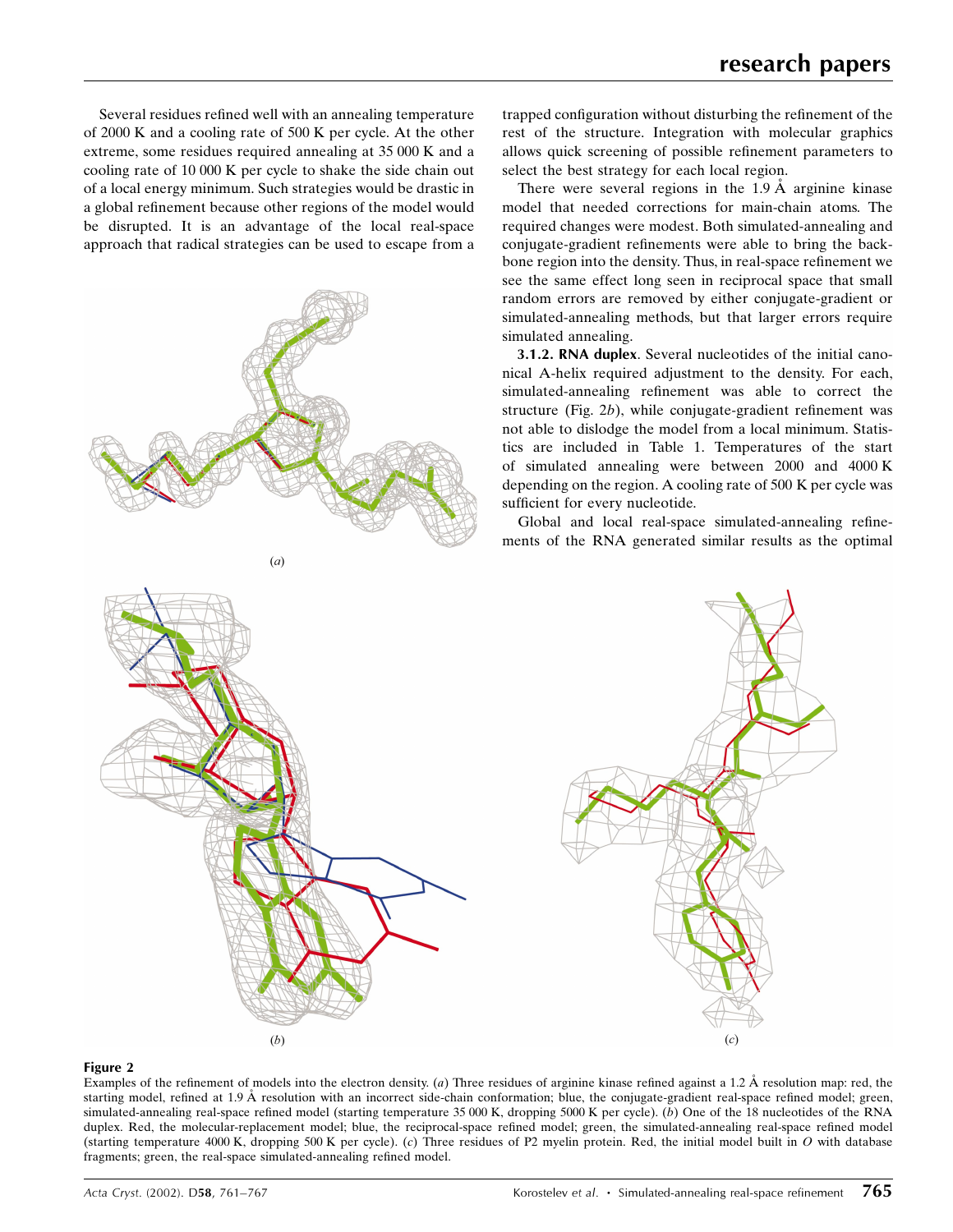#### Table 1

Local real-space refinements of two different regions from arginine kinase (which required correction of a side-chain rotamer) and a nucleotide from the 18-mer RNA duplex.

|                 |                 | SA refinement |                            |       | CG refinement   |      |                            |       |  |
|-----------------|-----------------|---------------|----------------------------|-------|-----------------|------|----------------------------|-------|--|
|                 | Real-space<br>R |               | Correlation<br>coefficient |       | Real-space<br>R |      | Correlation<br>coefficient |       |  |
| Refining region | Start           | End           | Start                      | End   | Start           | End  | Start                      | End   |  |
| 2 amino acids   | 0.49            | 0.34          | 0.927                      | 0.955 | 0.49            | 0.38 | 0.927                      | 0.941 |  |
| 2 amino acids   | 0.69            | 0.49          | 0.837                      | 0.903 | 0.69            | 0.52 | 0.837                      | 0.893 |  |
| 1 nucleotide    | 0.50            | 0.29          | 0.459                      | 0.839 | 0.50            | 0.49 | 0.459                      | 0.466 |  |

annealing temperatures for each residue did not vary greatly. For global refinement, we used a starting temperature of  $4500$  K that was reduced by  $500$  K per cycle. Refinement on a remote Alpha server took 190 s. All the nucleotides in the resulting structure had an excellent fit to the electron density that was comparable to that of locally refined regions. Realspace simulated-annealing refinement reduced overfitting, yielding a drop in the reciprocal-space  $R$  and  $R_{\text{free}}$  from 0.53 and 0.56 to 0.42 and 0.42, respectively. Subsequent reciprocalspace refinement, with maximum-likelihood phase restraints, led to an R and  $R_{\text{free}}$  of 0.250 and 0.285, respectively.

These results were compared with those using a conventional methodology. This started with a manual fit of the initial model to the electron density, which took several days and brought the model to an R and  $R_{\text{free}}$  of 0.414 and 0.433, respectively. Reciprocal-space refinement of the manually improved model led to an R and  $R_{\text{free}}$  of 0.256 and 0.284, respectively, similar to our prior results (Fig. 3).

For further comparison, we used reciprocal-space refinement directly on the molecular-replacement model without any adjustment to fit the electron density (Fig.  $2b$ ). Simulatedannealing refinement yielded an R and  $R_{\text{free}}$  of 0.284 and 0.328, respectively, demonstrating that an initial fitting of the model to the electron density was required for the best refinement, performed either manually or with the real-space annealing procedure described here.

3.1.3. P2 myelin protein. This system was chosen to exemplify the use of simulated-annealing refinement within the context of typical model building. Of the seven-residue region fitted with database fragments, a segment of three amino acids was selected for refinement that had poor fit to the  $3.0 \text{ Å}$  MIR electron-density map. Local real-space simulated annealing started with a temperature of 10 000 K which was reduced by  $3000 \text{ K}$  per cycle. Fig.  $2(c)$  shows a clear difference between  $RSRef2000$  real-space refined and the database-fitted models and how a high-quality model can be quickly built by crude fragment fitting followed by fast local simulated-annealing refinement.

#### 3.2. Speed and interactivity

In a world used to instant response over the Internet, the times reported in Table 2 correspond to noticeable pauses. However, it should be remembered that the 'manual' adjustment required to achieve similar results takes a skilled

#### Table 2

|                   |  |  |  |  | Elapsed run times for various combinations of graphics front-ends and |  |  |  |
|-------------------|--|--|--|--|-----------------------------------------------------------------------|--|--|--|
| computer servers. |  |  |  |  |                                                                       |  |  |  |

| No. of<br>refined<br>amino<br>acids | No. of<br>amino acids<br>in margin | Total<br>atoms | Run time for | SA refinement (s) |            | Run time for<br>CG refinement (s) |          |            |  |
|-------------------------------------|------------------------------------|----------------|--------------|-------------------|------------|-----------------------------------|----------|------------|--|
|                                     | Local (graphics) computer          | Alpha          | SG           | SG                | Alpha      | SG                                | SG       |            |  |
| Host for refinement                 |                                    |                | Alpha        | Alpha             | SG         | Alpha                             | Alpha    | SG         |  |
| 2<br>3                              | 4<br>4                             | 53<br>62       | 23<br>25     | 55<br>67          | 155<br>203 | 20<br>23                          | 47<br>51 | 102<br>116 |  |
| 4                                   | 8                                  | 92             | 40           | 74                | 230        | 31                                | 57       | 126        |  |
|                                     | 11                                 | 130            | 53           | 88                | 278        | 43                                | 67       | 153        |  |

investigator many minutes per amino acid. The times quoted for separate graphics and refinement computers are overestimates of what will be achieved in most laboratories, since the file transfer over 100 base T networking accounts for about half of the run time and this will not be required when disks are cross-mounted. Even the  $\sim$ 1 min times achieved in the authors' computing environment correspond to about 20 s per amino acid, a substantial improvement over manual rebuilding. The difference between the 200 MHz SG and the  $2 \times 533$  MHz Alpha tracks the improvement in computational resources of a typical crystallographic laboratory over a 5 y period. Similar advances over the next 5 y would lead to sub- $10$  s local refinements  $-$  approaching true interactivity.

## 4. Conclusions

Local simulated-annealing refinement results in improvements in the speed with which models can be built and in their quality. They have the potential to eliminate a labor-intensive bottleneck in macromolecular structure determination. This will be increasingly important in high-throughput structuredetermination environments.

Equally important, the quality of the model input into conventional refinement is improved. The real-space refine-



#### Figure 3

Progress of various strategies in the refinement of the 18-mer RNA structure.